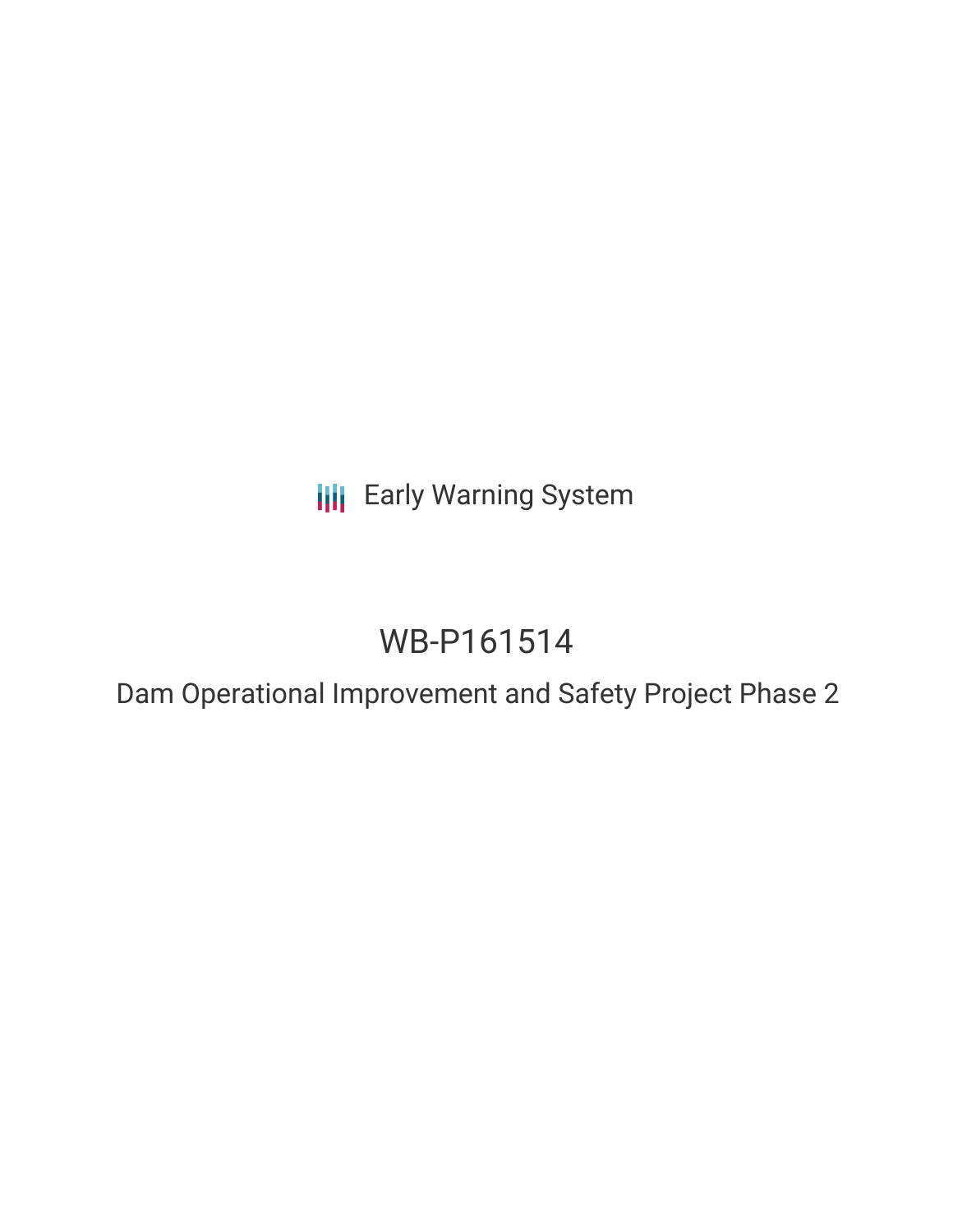

### **Quick Facts**

| <b>Countries</b>                | Indonesia                                                    |
|---------------------------------|--------------------------------------------------------------|
| <b>Specific Location</b>        | Central Java, West Java, East Kalimantan Province            |
| <b>Financial Institutions</b>   | Asian Infrastructure Investment Bank (AIIB), World Bank (WB) |
| <b>Status</b>                   | Active                                                       |
| <b>Bank Risk Rating</b>         | B                                                            |
| <b>Voting Date</b>              | 2017-02-27                                                   |
| <b>Borrower</b>                 | Government of Indonesia                                      |
| <b>Sectors</b>                  | Construction, Hydropower, Water and Sanitation               |
| <b>Potential Rights Impacts</b> | Healthy Environment, Housing & Property, Indigenous Peoples  |
| <b>Investment Type(s)</b>       | Loan                                                         |
| <b>Investment Amount (USD)</b>  | \$125.00 million                                             |
| <b>Project Cost (USD)</b>       | \$300.00 million                                             |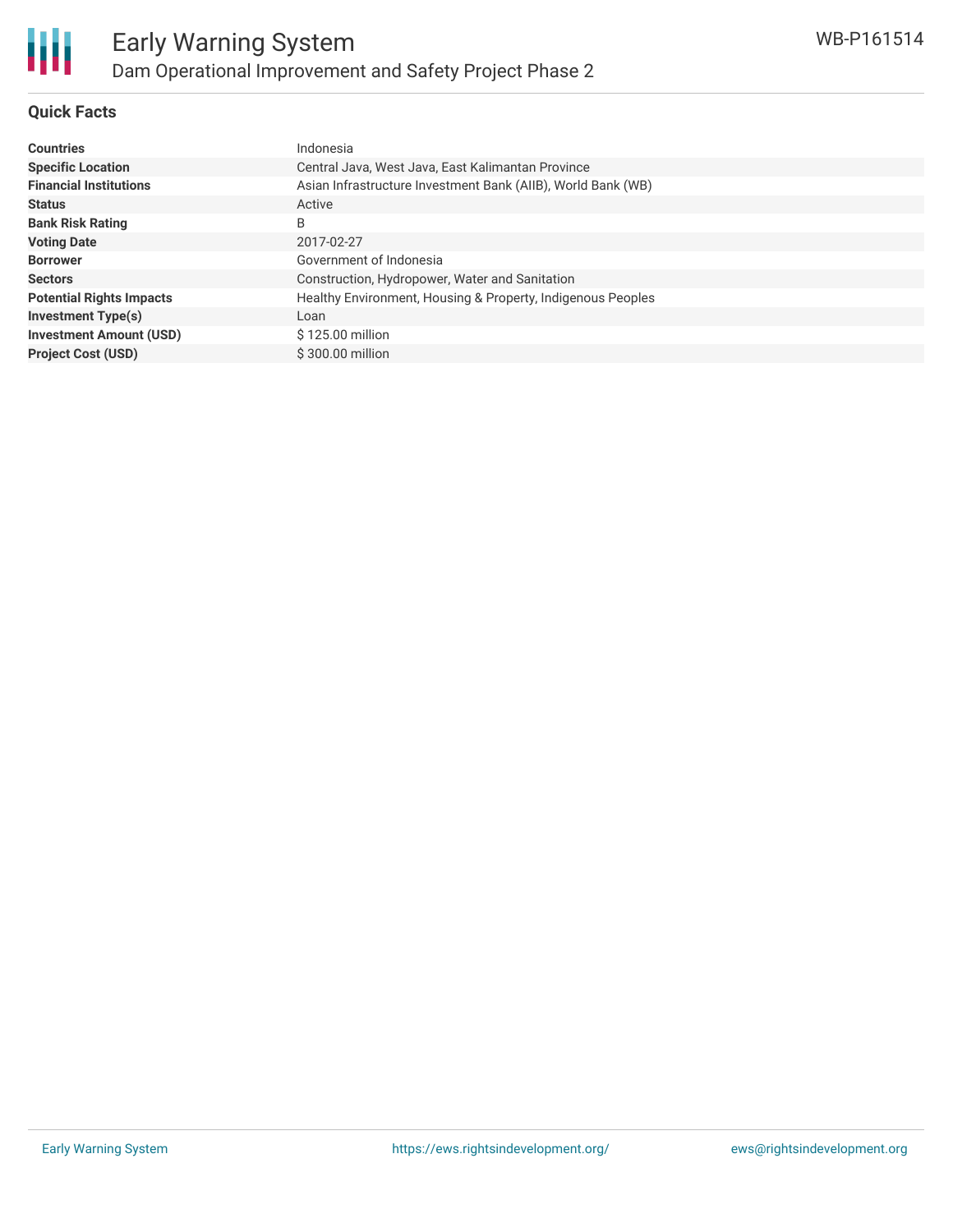

#### **Project Description**

The proposed additional loan is intended to help finance the costs associated with scaled-up activities to enhance the impact of a well-performing project. The major changes being proposed include: (i) simplification of the Project Development Objective and streamlining of indicators; (ii) the rehabilitation of an additional 23 dams that were identified at the time of appraisal but not included due to lack of available financing; (iii) introduction of a framework approach for screening and prioritization of the portfolio of dams under the Ministry of Public Works and Housing to create a platform that will allow for potential rehabilitation of additional dams during implementation; (iv) updating of the environmental and social management framework to provide a more comprehensive set of tools to support the portfolio approach, including an Indigenous Peoples Policy Framework, Resettlement Policy Framework, Natural Habitats and Pest Management; and (v) provisions for innovative measures to improve sediment management and land-care practices.

The activities to be supported with additional financing are expected to result in enhanced outcomes that will contribute to improved dam safety. An Implementation Completion and Results Report has been completed for the parent project given that the additional financing and extension will extend beyond 10 years. Given the high relevance of the PDO, the substantial relevance of the design, the moderate efficacy to date and the planned activities throughout the final year of implementation, the project has been assessed as moderately satisfactory. A number of key lessons related to assessment of dam safety risks, monitoring and evaluation, sedimentation management and the overall quality of supervision have been incorporated into the design and restructuring of the additional financing.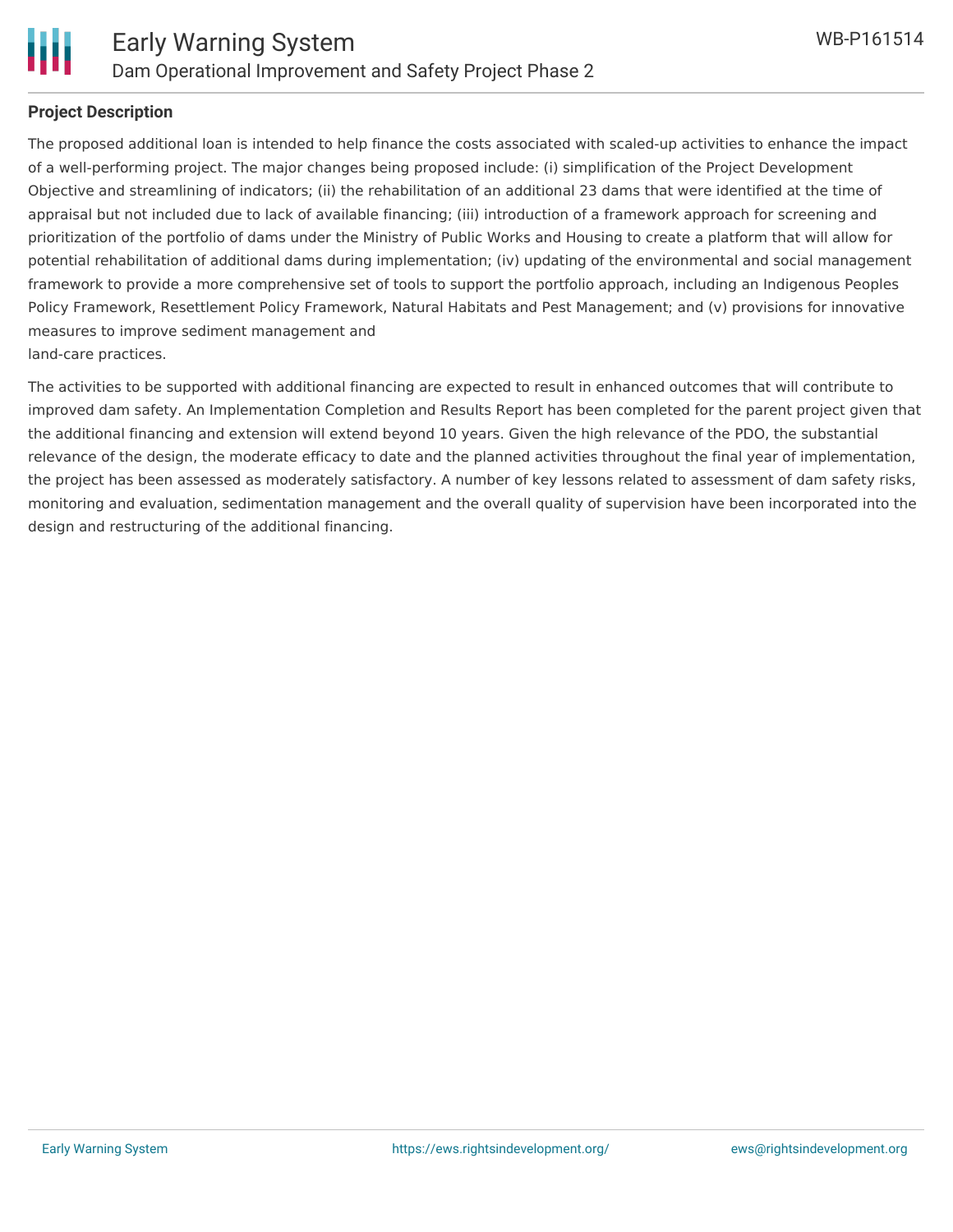

#### **Investment Description**

- Asian Infrastructure Investment Bank (AIIB)
- World Bank (WB)

Asian Infrastructure Investment Bank: US\$ 125 Million Government of Indonesia: US\$ 50 Million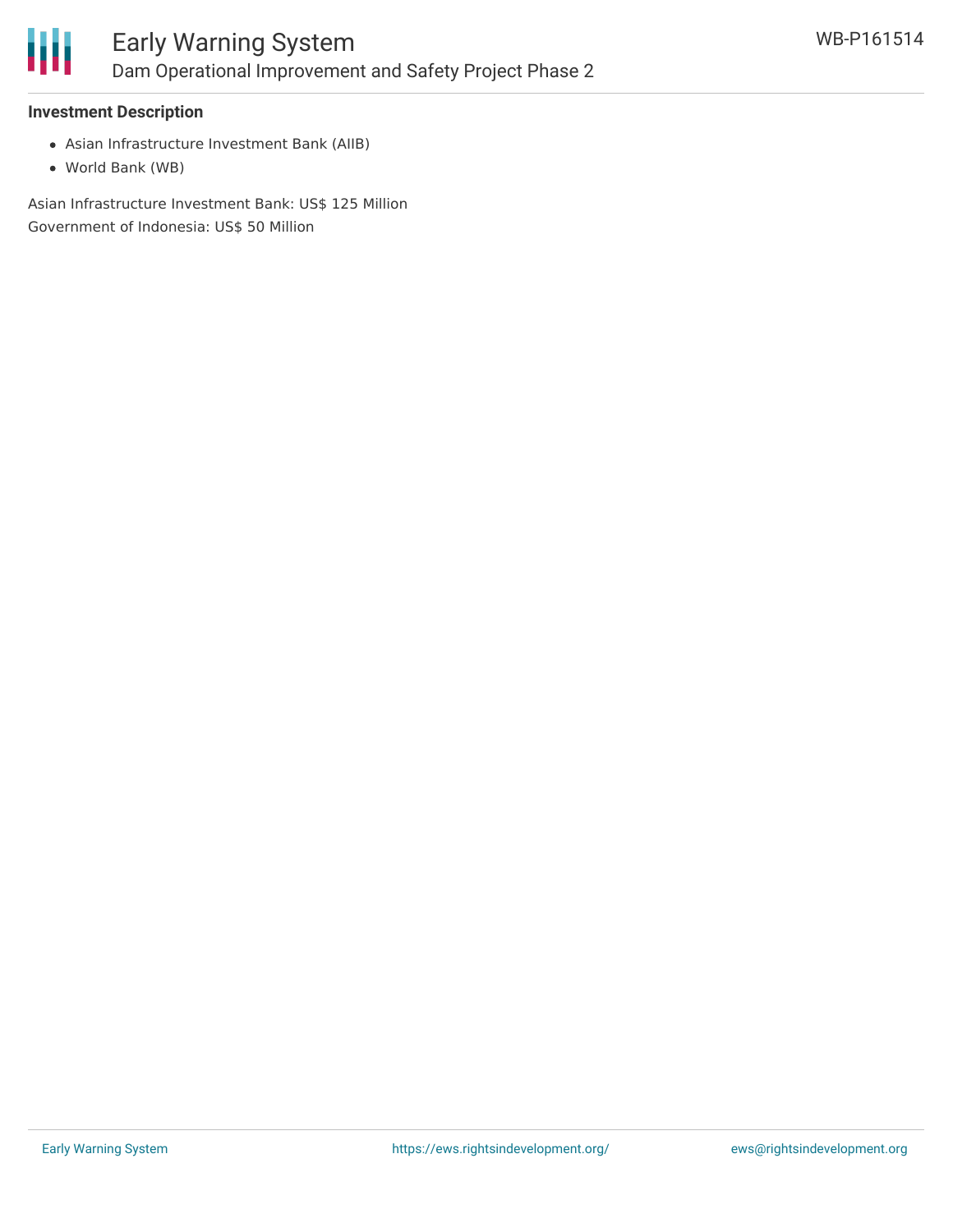

#### **Contact Information**

ACCOUNTABILITY MECHANISM OF WORLD BANK

The World Bank Inspection Panel is the independent complaint mechanism and fact-finding body for people who believe they are likely to be, or have been, adversely affected by a World Bank-financed project. If you submit a complaint to the Inspection Panel, they may investigate to assess whether the World Bank is following its own policies and procedures for preventing harm to people or the environment. You can contact the Inspection Panel or submit a complaint by emailing ipanel@worldbank.org. You can learn more about the Inspection Panel and how to file a complaint at: http://ewebapps.worldbank.org/apps/ip/Pages/Home.aspx.